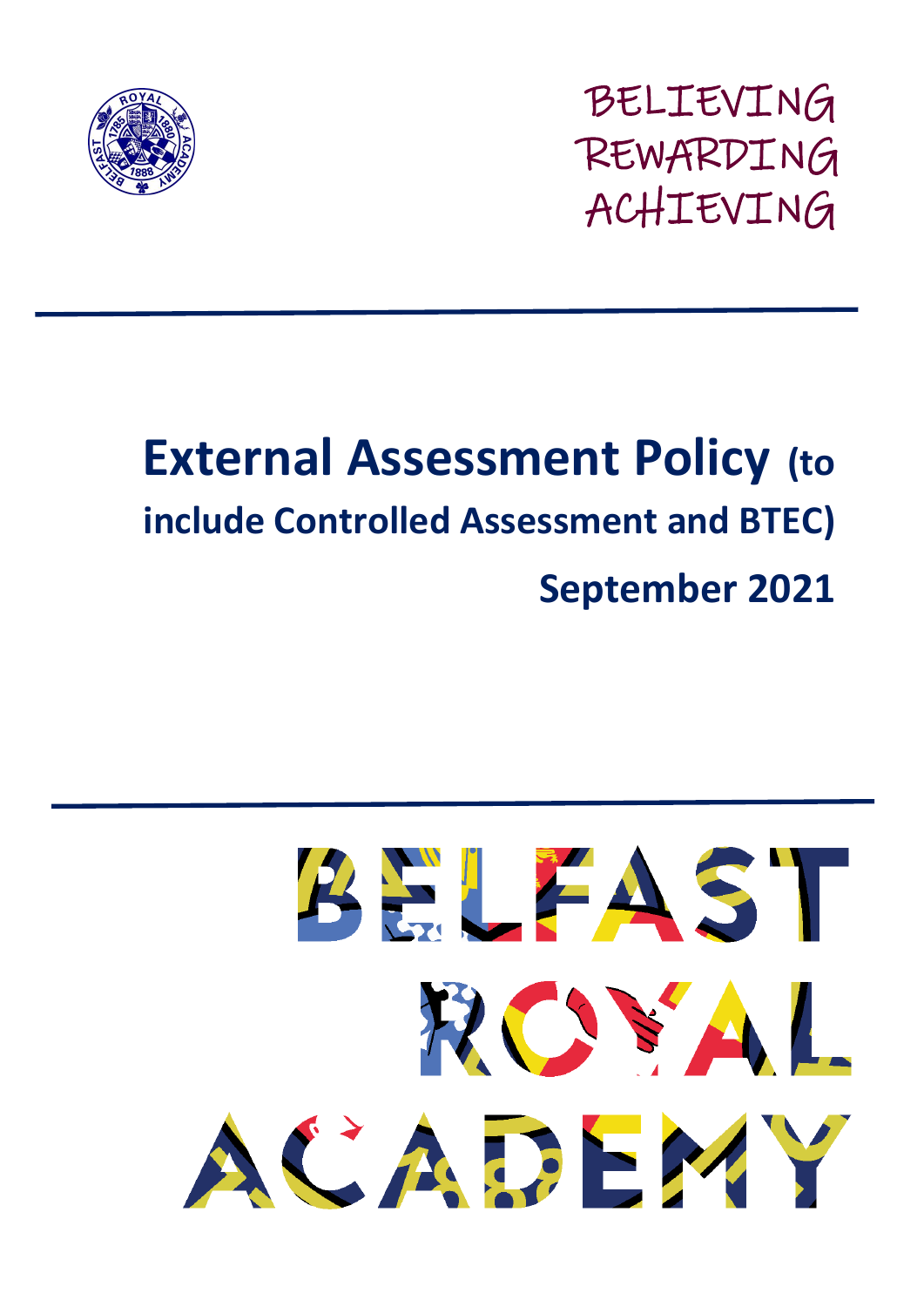| Title                   | <b>Examinations Policy</b>                                                                                                          |
|-------------------------|-------------------------------------------------------------------------------------------------------------------------------------|
| <b>Summary</b>          | This policy provides an overview of<br>arrangements pertaining to examination                                                       |
| <b>Purpose</b>          | To ensure the planning and<br>management of examinations is<br>conducted efficiently and in the best<br>interest of all candidates. |
|                         | To ensure the operation of an efficient<br>examination system with clear<br>guidelines for all relevant staff.                      |
| <b>Operational Date</b> | September 2021 (subject to changes<br>made by the Examination Boards<br>throughout the academic year in<br>response to Covid-19     |
| <b>Next Review Date</b> | August 2022                                                                                                                         |
| Author                  | Vice Principal School Organisation and<br><b>Examinations Officer</b>                                                               |

| To be posted on School website | Yes            |
|--------------------------------|----------------|
| Date posted (if applicable)    | September 2021 |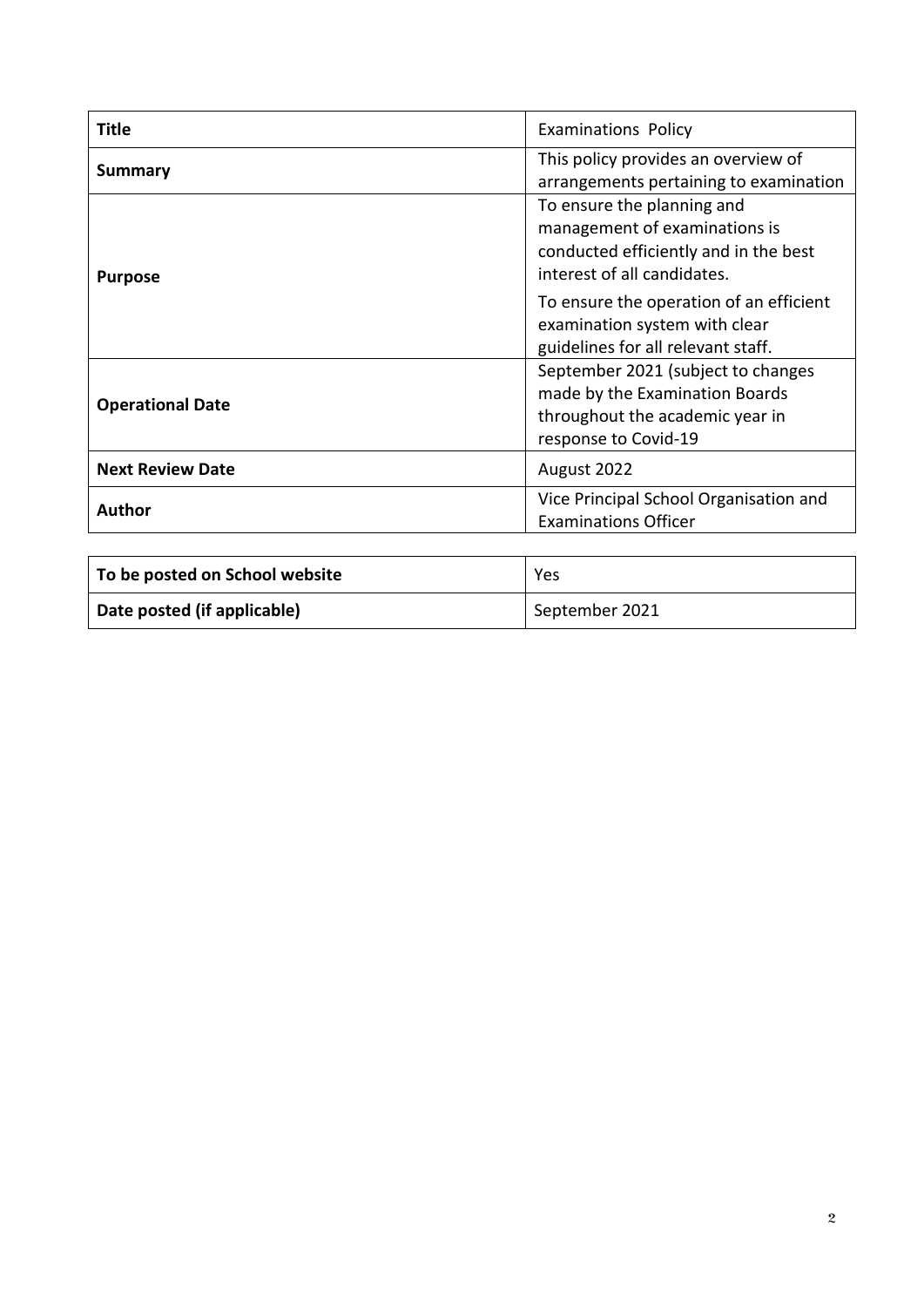# **1.The purpose of this Examinations Policy is:**

- To ensure the planning and management of examinations is conducted efficiently and in the best interest of all candidates.
- To ensure the operation of an efficient examination system with clear guidelines for all relevant staff.

It is the responsibility of everyone involved in the centre's Examination Processes to read, understand and implement this policy. This Examination Policy will be reviewed annually by the Head of Centre, Vice Principals and the Examinations Officers.

# **2.Roles and Responsibilities**

#### **Principal**

- Overall responsibility for BRA as an Examination Centre.
- Advises on appeals and re-marks.
- Is responsible for reporting all suspicions or actual incidents of malpractice. Refer to the JCQ document Suspected Malpractice in Examinations and Assessment.

#### **Examinations Officer**

- To manage the administration of public examinations.
- To advise the Senior Leadership Team, subject and class teachers and other relevant support staff on annual examination timetables and application procedures as set by the various examination boards.
- To oversee the production and distribution to Staff and Candidates of an annual calendar for all examinations in which candidates will be involved and to communicate regularly with Staff concerning imminent deadlines and events.
- To ensure that candidates and their parents are informed and understand those aspects of the examination timetable that will affect them.
- To consult with teaching staff to ensure that necessary coursework is completed on time and in accordance with JCQ guidelines.
- To provide and confirm detailed data on estimated entries.
- To receive, check and store securely all exam papers and completed scripts.
- To administer Access Arrangements and makes applications for Special Consideration using the JCQ Access arrangements and special considerations regulations and Guidance relating to Candidates who are eligible for adjustments in examinations in conjunction with the Learning Support Co-ordinator.
- To identify and manage exam timetable clashes.
- To account for income and expenditures relating to all exam costs/charges.
- To manage the Chief Invigilator in organising the recruitment, training and monitoring of a team of Exams Invigilators responsible for the conduct of exams. A meeting with the Invigilation Team will take place at the start of each Examination Series to outline protocol.
- To oversee the submission of candidates' coursework marks, tracks despatch and store returned coursework and any other material required by the appropriate awarding bodies correctly and on schedule.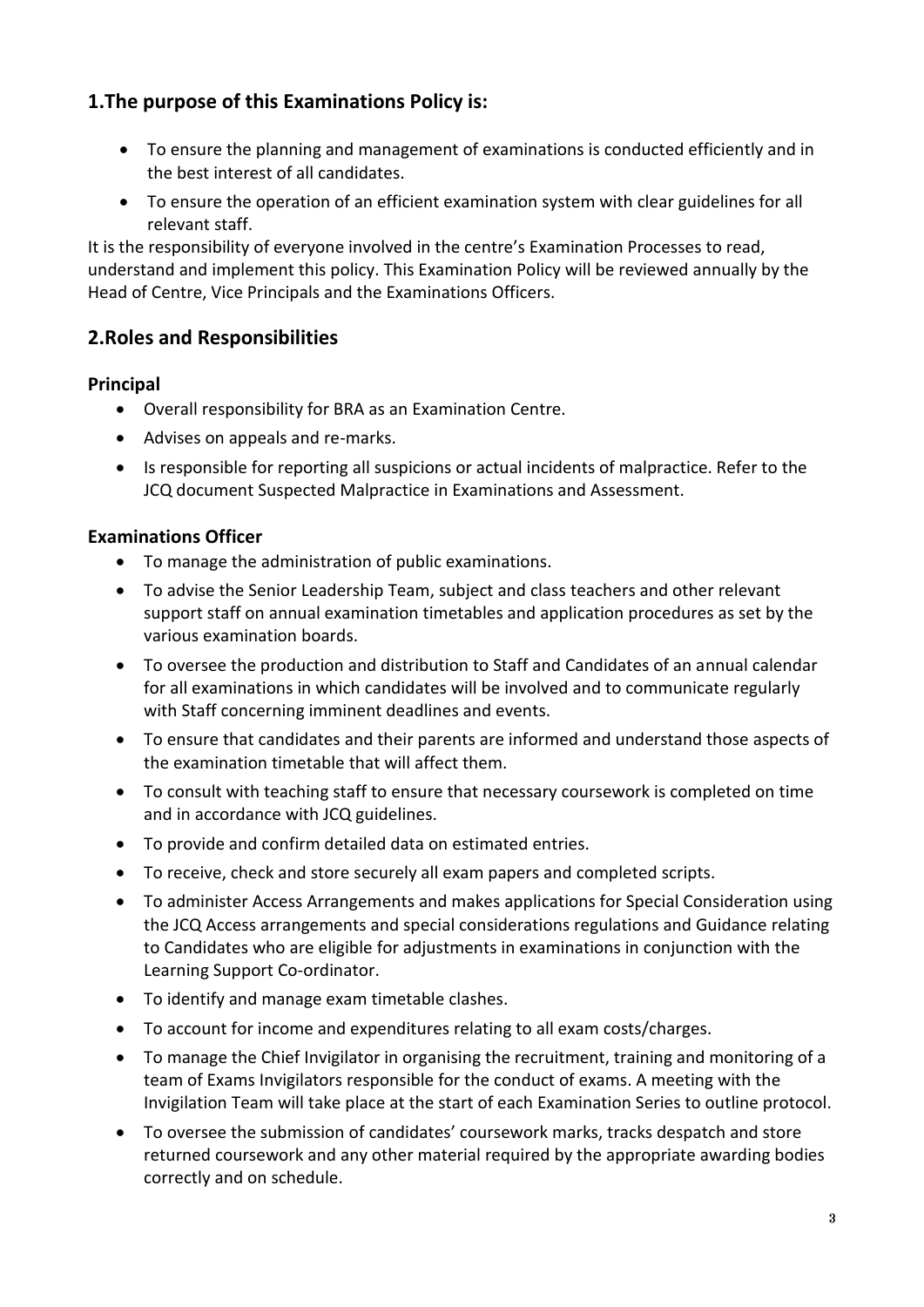- To apply for any appeals/re-mark requests.
- To maintain systems and process the timely entry of candidates for their examinations.

#### **Assistant Examinations Officer**

To assist with all of the above

#### **Curriculum VP**

Inform Examinations Officer with information on all pupil class changes, including school leavers, school year repeaters and subject changes at all times throughout the academic year.

#### **School Organisation VP**

Oversight of external examinations including requests for access arrangements and special circumstances.

#### **Learning Support Co-Ordinator (and Assistant Learning Support Co-Ordinator)**

The school has appointed suitably qualified members of staff as Learning Support Co-ordinator and Assistant Learning Support Co-ordinator. These members of staff have attended training and have undertaken to avail of further training opportunities to ensure that they are in a position to carry out appropriate assessments and to advise the Examination's team including;

- Provide examination requirements for:
	- o Statemented pupils.

o Pupils requiring extra time/modified papers.

o Pupils on long term absence due to SEN issues.

- Notification of Access Arrangements (as soon as possible after the start of the course and no later than two weeks before each examination season).
- Submission of candidate names to Subject Leaders.
- Administration of Access Arrangements.
- Identification and testing of candidates' requirements for Access Arrangements.
- Provision of additional support for candidates with identified additional needs including, English for speakers of other languages, IT equipment, iPads and tablets to help candidates achieve their course aims.
- As recommended by JCQ all Special Consideration Candidates and their details should be recorded and updated on SIMS (Learning Support Co-ordinator Records).

#### **Subject Leaders**

- Guidance and pastoral oversight of candidates who are unsure about examination entries or amendments to entries.
- Involvement in post-results procedures.
- Accurate completion of coursework mark sheets and declaration sheets.
- Accurate completion of entry and all other mark sheets and adherence to deadlines as set by the Examinations Officer.
- Disseminate information from regular Examination Officer emails.
- Standardise coursework marks.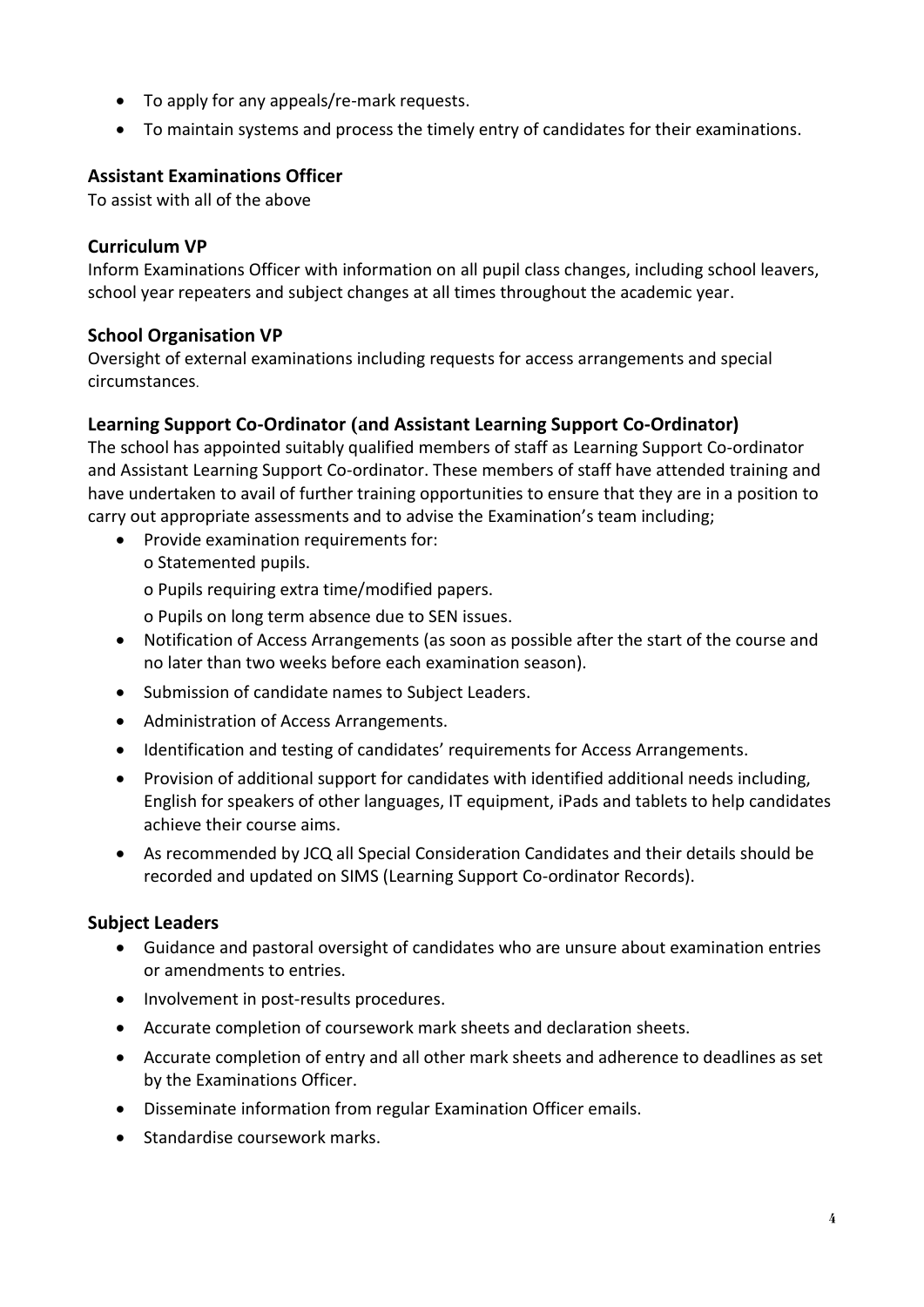- Collect examination papers from pigeon hole, 24 hours after published start time of examination.
- Store all completed coursework securely and include details of how it is stored in departmental policy.

#### **Subject Teacher**

- Prepare pupils for external examinations.
- Display examination dates clearly in classrooms.
- Follow JCQ coursework guidelines.
- Mark controlled assessment and coursework accurately following departmental policy.
- Return all coursework to Subject Leader for secure storage.

#### **Class Tutor**

Distribute examination entries and collect pupil signatures as verification.

#### **Careers Teacher**

Provide guidance and careers information to candidates.

#### **Chief Invigilator/Invigilators**

- Collection of examination papers and other material from the Examinations Officer before the start of the examination.
- Collection of all examination papers in the correct order at the end of the exam and their return to the Examinations Office or for collection by CCEA (or posting). Attend relevant Training Courses.

#### **Bursar**

Ensure Access NI checks for all invigilators are in place.

#### **Candidates**

- Confirm and sign entries.
- Understand coursework regulations and sign a declaration that authenticates the coursework as their own.
- Inform Examinations Officer if additional qualifications are being undertaken in a different centre.
- Arrive on time and equipped for timetabled examinations.

#### **IT Technician**

- Provide and prepare suitable computers as needed in consultation with the Examinations Officer.
- Set up Language Listening Examinations on shared computers immediately prior to Examination start time.
- Configure software as per JCQ guidelines.

#### **Administrative Staff**

• Provide lanyards and signing in book for invigilators.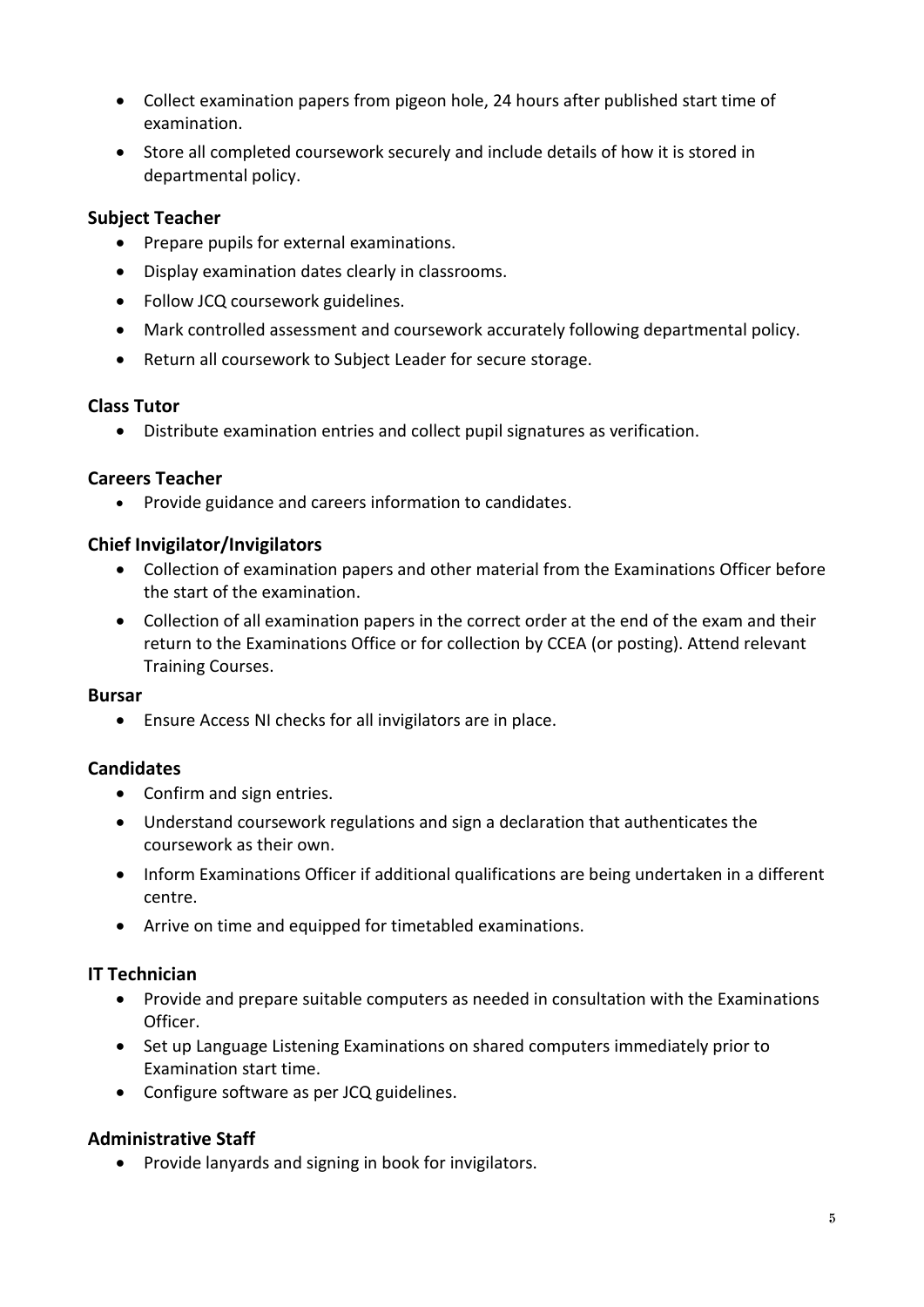# **3.Statutory Tests and Qualifications offered**

- The statutory tests and qualifications offered at this centre are decided by the Head of Centre, Curriculum Vice Principal and Subject Leaders.
- The statutory tests and qualifications offered include GCSE, A Levels and BTEC.
- The subjects offered for these qualifications in any academic year may be found in the BRA's Prospectus for that year.

#### *If there has been a change of syllabus from the previous year, the Examinations Officer must be informed by the 30th September of current Exam Series by the Subject Leaders.*

At Key Stage 3

A small minority of candidates will sit a GCSE in a native language providing the Principal has granted permission following a written request from a parent or guardian.

At Key Stage 4

All candidates will be entitled, and enabled, to achieve an entry for qualifications from an external awarding body.

At Post-16

It is expected that AS modules will be completed during year 13 and A2 in Year 14.

# **4.Examination Seasons and Timetables**

## **Examination Seasons**

Internal exams are scheduled in December and June. M6 Mocks and May examinations will be held under formalised exam conditions. The examinations will be held in fixed locations, junior school in rooms, senior school in the designated examinations hall. External examinations are scheduled in November (Single Award Science), January (GCSE Maths, BTEC resits), March (Single Award Science), May, and June. The Examination Series used by the Centre is decided by the Head of Centre.

#### **Venue**

- The majority of external examinations will take place in the Sports hall.
- Additional rooms will be utilised based on numbers/requirements.
- JCQ posters will be displayed as required outside/inside each examination room.

## **Examination Timetables**

- The Examinations Officer will circulate the examination timetables for external examinations once these are confirmed.
- Students must check these timetables and ensure all of their scheduled examinations are correct - any issues they must speak to the Examinations Officer as soon as possible.

## **Late arrivals**

- Candidates are responsible for their prompt arrival to each examination.
- Candidates are allowed late entry at the Chief Invigilator's discretion, in line with JCQ guidelines.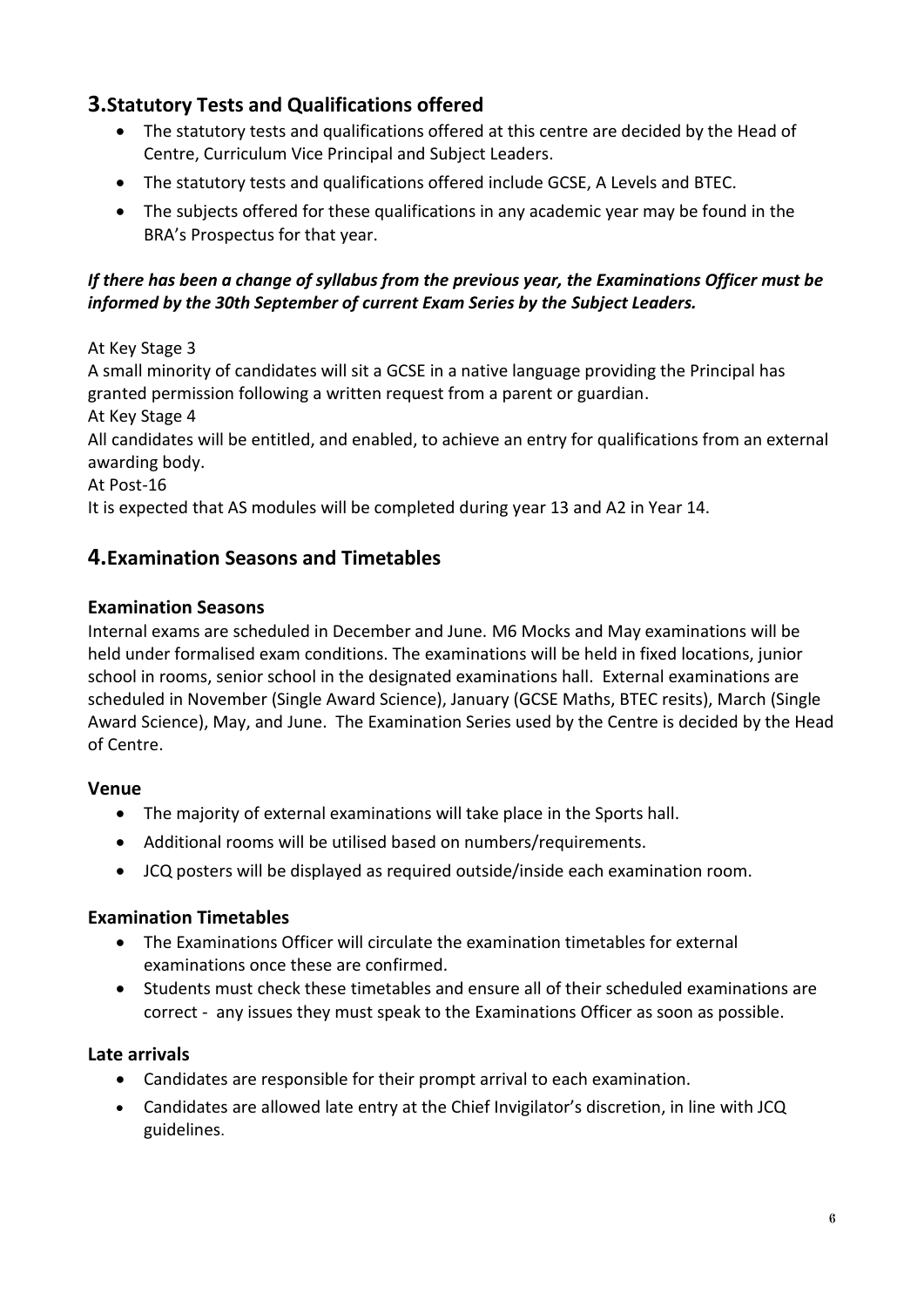# **Child Protection**

*Invigilators* 

Invigilators will be subject to Access NI checks.

Invigilators will sign in on each visit.

Invigilators will familiarise themselves with our school Child Protection policy prior to their first period of cover.

#### *External candidates*

Only past-pupils have access to our centre, in their first year of leaving.

No other adults, except for invigilators, are present during the examination seasons.

## **GDPR**

All staff and pupils must follow GDPR school policy, each student will receive a copy of the JCQ document relating to GDPR;

[https://www.jcq.org.uk/wp-content/uploads/2020/08/Information-for-candidates-Privacy-Notice-19-](https://www.jcq.org.uk/wp-content/uploads/2020/08/Information-for-candidates-Privacy-Notice-19-20-v2.pdf) [20-v2.pdf](https://www.jcq.org.uk/wp-content/uploads/2020/08/Information-for-candidates-Privacy-Notice-19-20-v2.pdf)

# **5.Entries, Entry Details, Late Entries and Resits**

*Entries* 

- Candidates are selected for their examination entries by the Subject Leaders and Teachers.
- A candidate or parent/carer can request a subject entry, change of level or withdrawal. Provision of withdrawal requires approval from the SLT and Principal.
- The Centre accepts external entries for past pupils of one year only.

## *Late Entries*

- Entry deadlines are circulated to Subject Leaders.
- Late entries are authorised by Head of Centre and Examinations Officer (but paid for by Departments, or the student depending on the circumstances).

#### Resits

- Candidates are allowed 1 resit per subject in GCSE which they must pay for.
- Candidates are allowed 1 resit per module in AS which they must pay for.
- Candidates may be allowed resits in A2.
- Resit decisions will be made in consultation with the Candidates, Subject Teachers, Examinations Officer and Subject Leaders.

## *Administration of resits*

- Pupil must collect the relevant resit form from the Examinations Officer.
- Pupils complete form fully/ module and season– one per unit.
- Pupil leaves form and payment with the Examinations Officer and is given a receipt.
- Forms marked as paid and processed by the Examinations Officer.

## *Examination fees*

- GCSE, AS and A2 initial registration and entry examination fees are paid by the Centre.
- Late entry or amendment fees are paid by the Departments, or the student depending on the circumstances.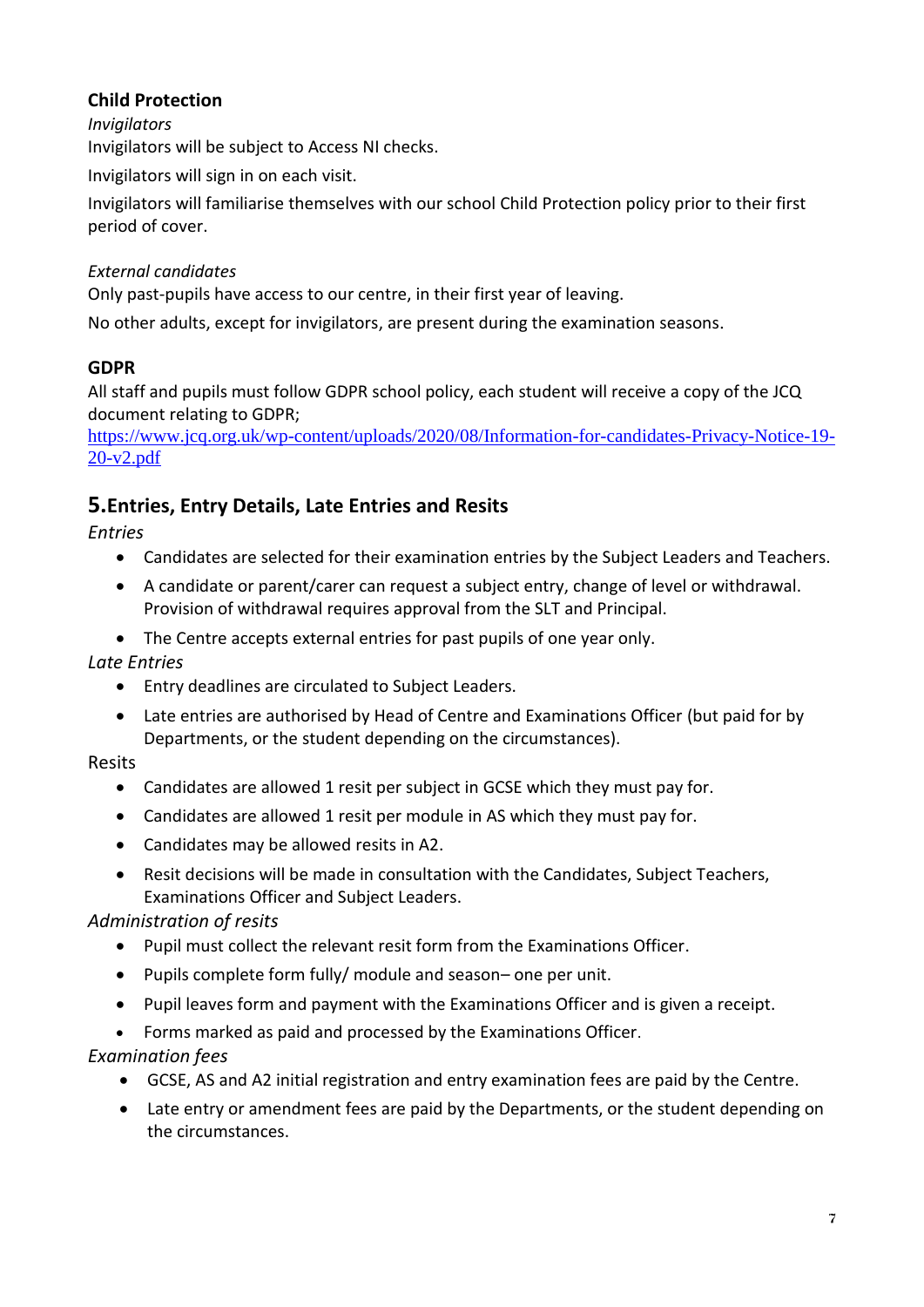- Candidates or Departments will not be charged for changes of tier, withdrawals made by the proper procedures or alterations arising from administrative processes, **provided these are made within the time allowed by the awarding bodies.**
- Resit fees for all resits are paid by the student.
- Candidates must pay the fee for an enquiry about result, (EARS) and Access to scripts (ATS).
- **Failure to attend any externally timetabled examination, without a valid reason, may result in candidates being billed for the full cost of the entry.**

## **Withdrawals**

- All pupils within the BRA remain as internal candidates for entry purposes.
- All pupils following 2-year courses are entered for the required examination and coursework units unless an agreement has been made with parents/guardians.

For a withdrawal to take place

- Parents will be fully informed of the individual situation in relation to the pupil.
- Parents will be made aware that this is *their* decision.
- Parents will provide written consent.
- Evidence will be collected over an appropriate time period demonstrating the need for withdrawal. Information may be gathered from Learning Support co-ordinator – information relating to academic needs.

# **6.Special Educational Needs & Disability (NI) Order 2005, SENDO, Access**

#### **Arrangements**

**All Examination Centre Staff** must ensure that the Access Arrangements and Special consideration regulations and guidance are consistent with the law.

#### **Special Needs**

- A candidate's special needs requirements are determined by the Learning Support Coordinator. All evidence to be retained by the Learning Support Co-ordinator.
- Parents to be informed by Learning Support Co-ordinator of the Access Arrangement by telephone call (recorded will be on SIMS). The Learning Support Co-ordinator will also explain to pupils what these arrangements are. These pupils must also sign the "Data Protection Notice" which is again the responsibility of the Learning Support Co-ordinator.
- The Learning Support Co-ordinator will inform individual staff of any special arrangements that individual candidates may be granted during the course of the exam.

#### **Access Arrangements**

- Making special arrangements for candidates to take examinations is the responsibility of the Learning Support Co-ordinator, as is submitting completed Access Arrangement applications to the Awarding Bodies with the help of the Examinations Officer.
- Rooming for access arrangement candidates will be arranged by the Learning Support Coordinator.
- On the day of the exam, the Assistant Examinations Officer will collect papers in a sealed envelope from the Sports Hall, they will deliver to the correct room and return to the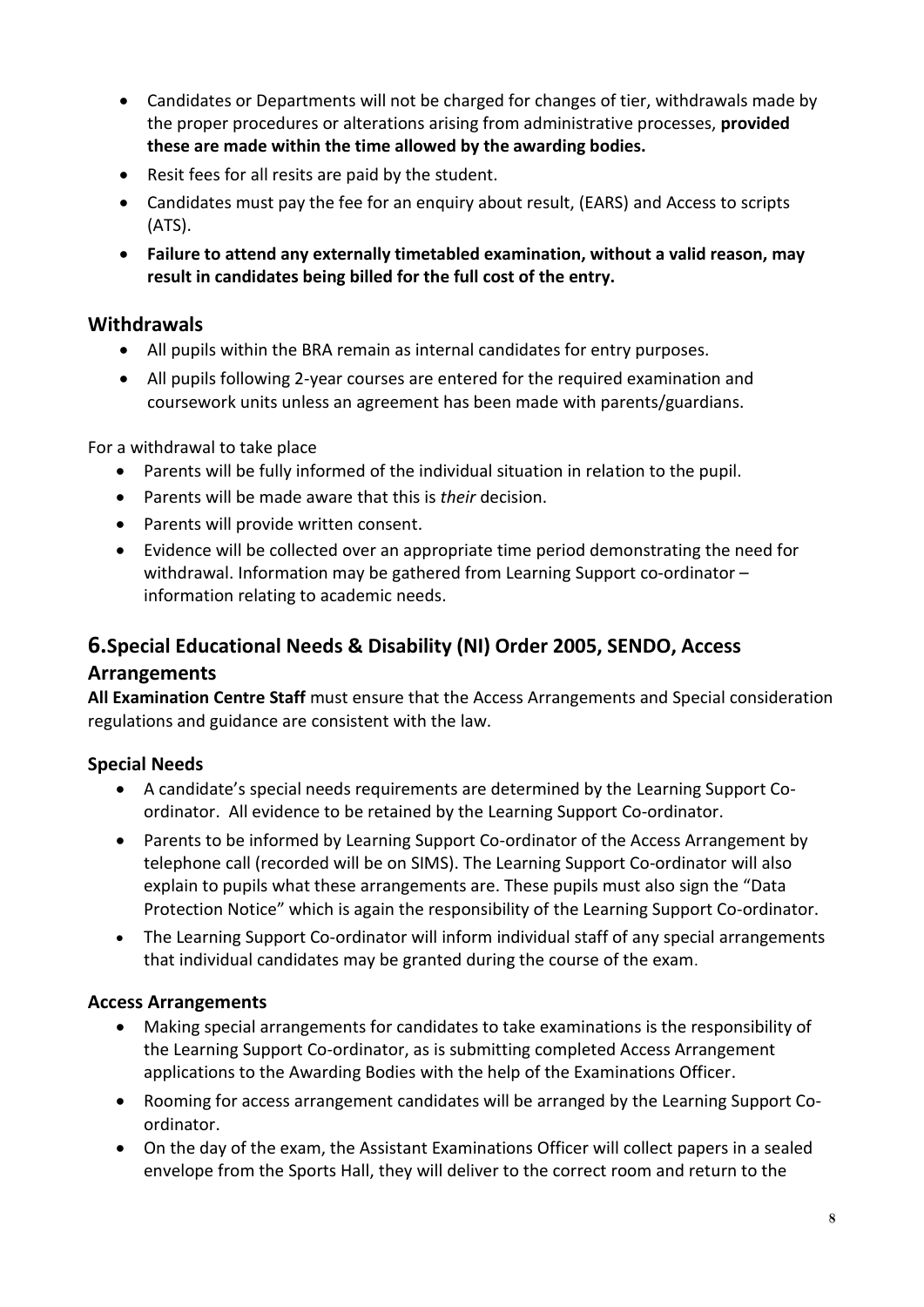Examinations Officer once completed. A check should also be made that all SEN pupils are in the correct room with the correct staff.

- Invigilation and support for Access Arrangement candidates will be organised by the Learning Support Co-ordinator.
- This includes all invigilation staff being informed of specific arrangements and their role in the Invigilation process as outlined in the JCQ Access Arrangements document.

# **7.Estimated Grades**

The Subject Leaders will submit estimated grades, when requested by the Examinations Officer.

## **8.Managing Invigilators and Examination Days**

#### *Managing Invigilators*

- External Invigilators will be used for all examination supervision. The recruitment of invigilators is the responsibility of the Chief Invigilator and Examinations Officer.
- Securing the necessary Criminal Records Bureau (CRB) clearance for the new invigilators is the responsibility of CCEA.
- Invigilators are timetabled and briefed by the Examinations Officer.
- Invigilators' rates of pay are set by CCEA.
- No relative of any of the candidates must be in the hall along with the candidates during the examinations.

#### **Examination Days**

- The Examinations Officer will book all exam rooms (following consultation with other users), make the question papers, other examination stationery and materials available for the invigilator.
- Site Management/Examinations Officers are responsible for setting up the allocated rooms.
- The Chief Invigilator will start all examinations in accordance with JCQ guidelines.
- In practical examinations, subject teachers may be on hand in case of any technical difficulties.

#### **Procedure for Emergency Evacuation of Exam Site**

- A copy of the Emergency Evacuation Procedure document must be at hand in each examination room.
- Evacuated Candidates must go to the **specified Assembly Point**.
- Candidates must remain there, in isolation and under examination conditions, returning to the Examination Halls to complete the examination.
- The hall is to be made as secure as practically possible (without putting anyone at risk) as soon as the last candidate has left.
- A report will be submitted to the relevant Examination Board.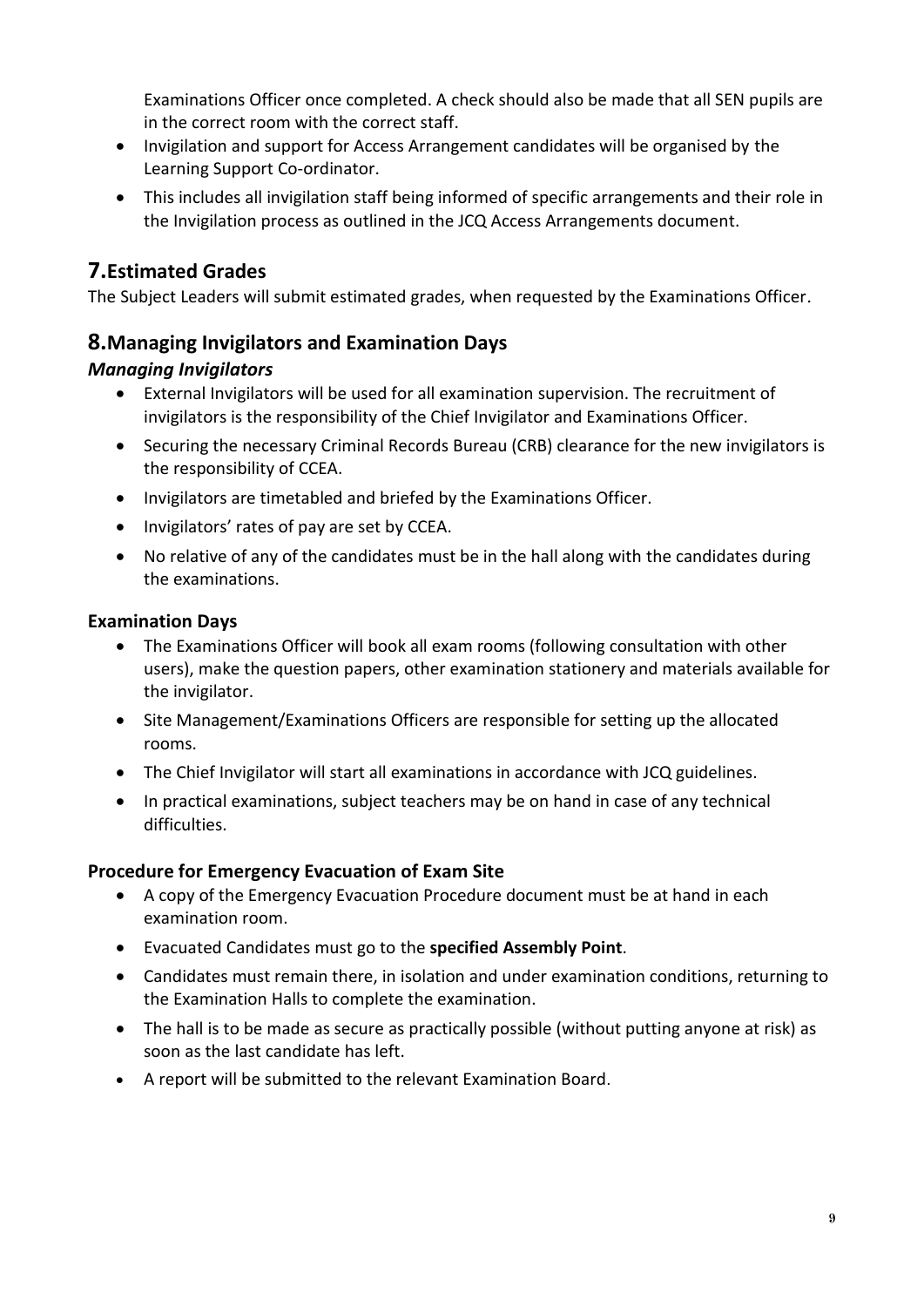#### **Examination Papers**

- These must only be opened in the examination hall and not removed from the examination room before the end of a session. Subject teachers must not be present in the hall during an examination.
- Papers will be collected by (or distributed to) Subject Leaders after 24 hours of the examination's published starting time.

# **Results, Enquiries about Results (EARs) and Access to Scripts (ATS)**

**Results** 

- Candidates will receive individual results slips on results days in person at the Centre.
- Arrangements for the school to be open on results days are made by the Head of Centre.
- The provision of Staff on results days is the responsibility of the Head of Centre.
- Candidates who cannot be present may authorise/nominate someone (in writing only) to collect their results.
- Results will only be shared in person.
- Results cannot be made available before 8am on results day (as per JCQ guidelines).

#### **EARs (Enquiry About Results)**

- EARs may be requested by centre Staff or Candidates if there are reasonable grounds for believing there has been an error in marking.
- Candidates must be made aware that with re-mark scripts there is the possibility that their marks may be lowered, unchanged or increased.
- The fee for this remark will be paid by the candidate.
- This fee will be reimbursed if the appeal is upheld.

#### **ATS (Access to Scripts)**

- After the release of results, candidates may ask Examinations Officer to request a photocopy or original copy of their script.
- The fee will be paid by the candidate.
- Centre staff may also request scripts for investigation or for teaching purposes. For the latter, the consent of candidates must be obtained.
- The fee for this service will be paid by the relevant Department.
- Re-marks cannot be applied for once the original script has been returned.

#### **Certificates**

- Certificates are presented in person.
- Certificates may be collected on behalf of a candidate by a third party from the School Office, provided they have been authorised to do so.
- The Centre retains certificates for one year only.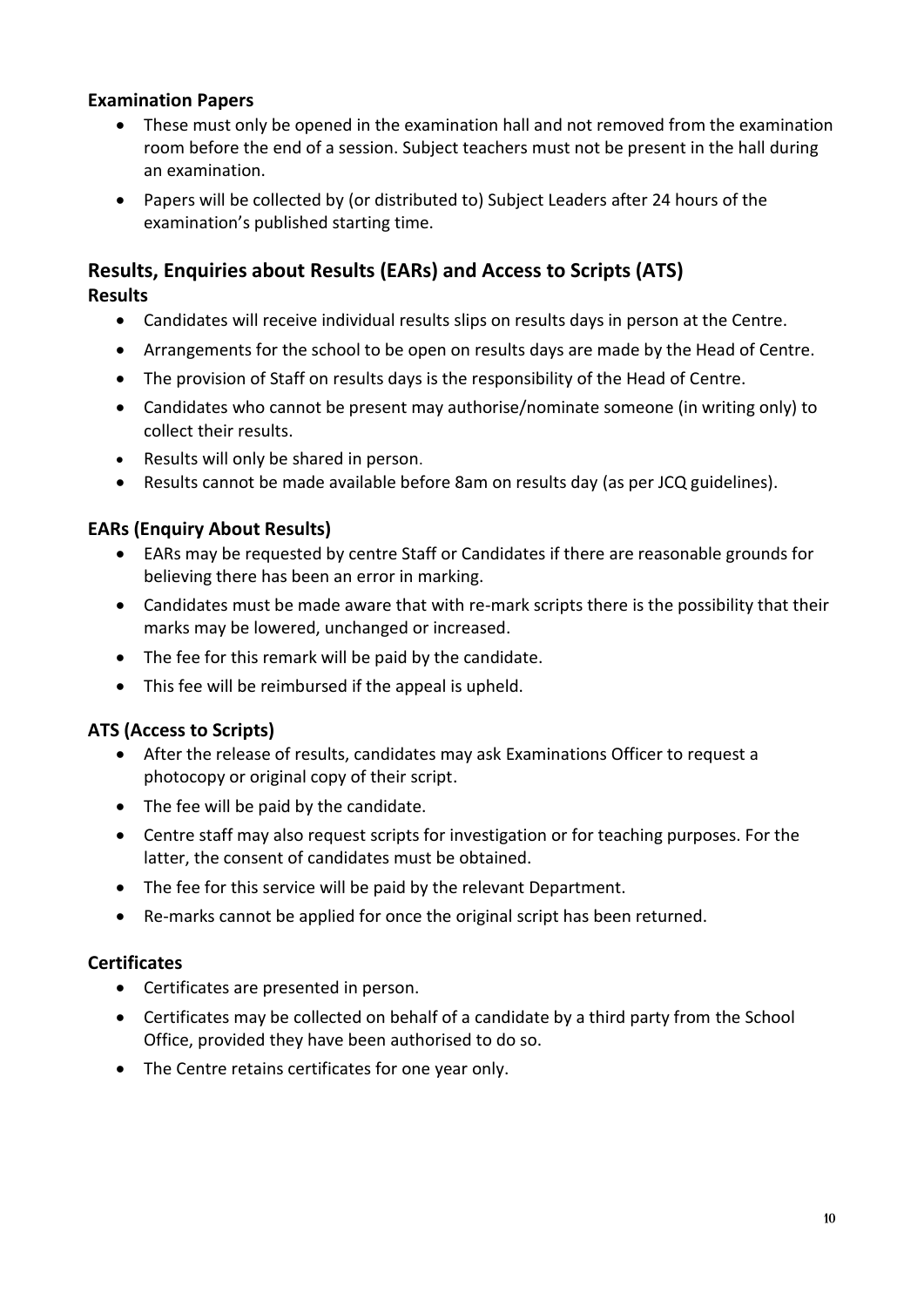## **Appeals**

Any requests for appeal by a candidate, or parent/guardian of a candidate, should be made in consultation with the Subject Leader who will advise if the basis of the Appeal is suitable for investigation. The Subject Leader will then contact the Examinations Officer to investigate further and prepare the necessary paperwork. This will be signed off by the Head of Centre and forwarded to the relevant Examination board.

If any individual teacher has an issue with any examination arrangements or any queries brought to them by students in their teaching groups or form class, please inform the Subject Leader. The Head of Centre and Examinations Officer appeals against any issues of malpractice, or any other issues reported to awarding bodies, that a candidate or parent/guardian may disagree with.

See also JCQ [https://www.jcq.org.uk/wp-content/uploads/2020/08/Information-for-candidates-](https://www.jcq.org.uk/wp-content/uploads/2020/08/Information-for-candidates-Privacy-Notice-19-20-v2.pdf)[Privacy-Notice-19-20-v2.pdf](https://www.jcq.org.uk/wp-content/uploads/2020/08/Information-for-candidates-Privacy-Notice-19-20-v2.pdf)

# **Candidates, Clash Candidates and Special Consideration**

Candidates

- The Centre's published rules (JCQ) on school uniform, behaviour and candidates' use of mobile phones and all electronic devices (including smart watches) apply at all times. All standard wrist watches must be placed on the desk during the examination.
- Candidates' personal belongings remain their own responsibility and the Centre accepts no liability for their loss or damage (this includes mobile phones and other electronic devices).
- Disruptive candidates are dealt with in accordance with JCQ guidelines.
- Candidates may leave the examination room for a genuine purpose requiring an immediate return to the examination room, in which case a member of staff must accompany them.
- The Examinations Officer, Assistant Examinations officer or member of SLT will attempt to contact any candidate who is not present at the start of an examination and deal with them in accordance with JCQ guidelines.

#### Clash Candidates

The Examinations Officer will be responsible as necessary for identifying escorts, identifying a secure venue and making arrangements for overnight supervision.

Special Consideration

- Should a candidate be too ill to sit an examination, suffer bereavement or other trauma or be unwell during the examination itself, it is the candidate's responsibility to alert the Centre, or the Invigilator, to that effect.
- Any Special Consideration claim must be supported by appropriate evidence within five days of the examination, for example a letter from the candidate's Doctor.
- The Examinations Officer will then forward a completed Special Consideration form to the relevant awarding body.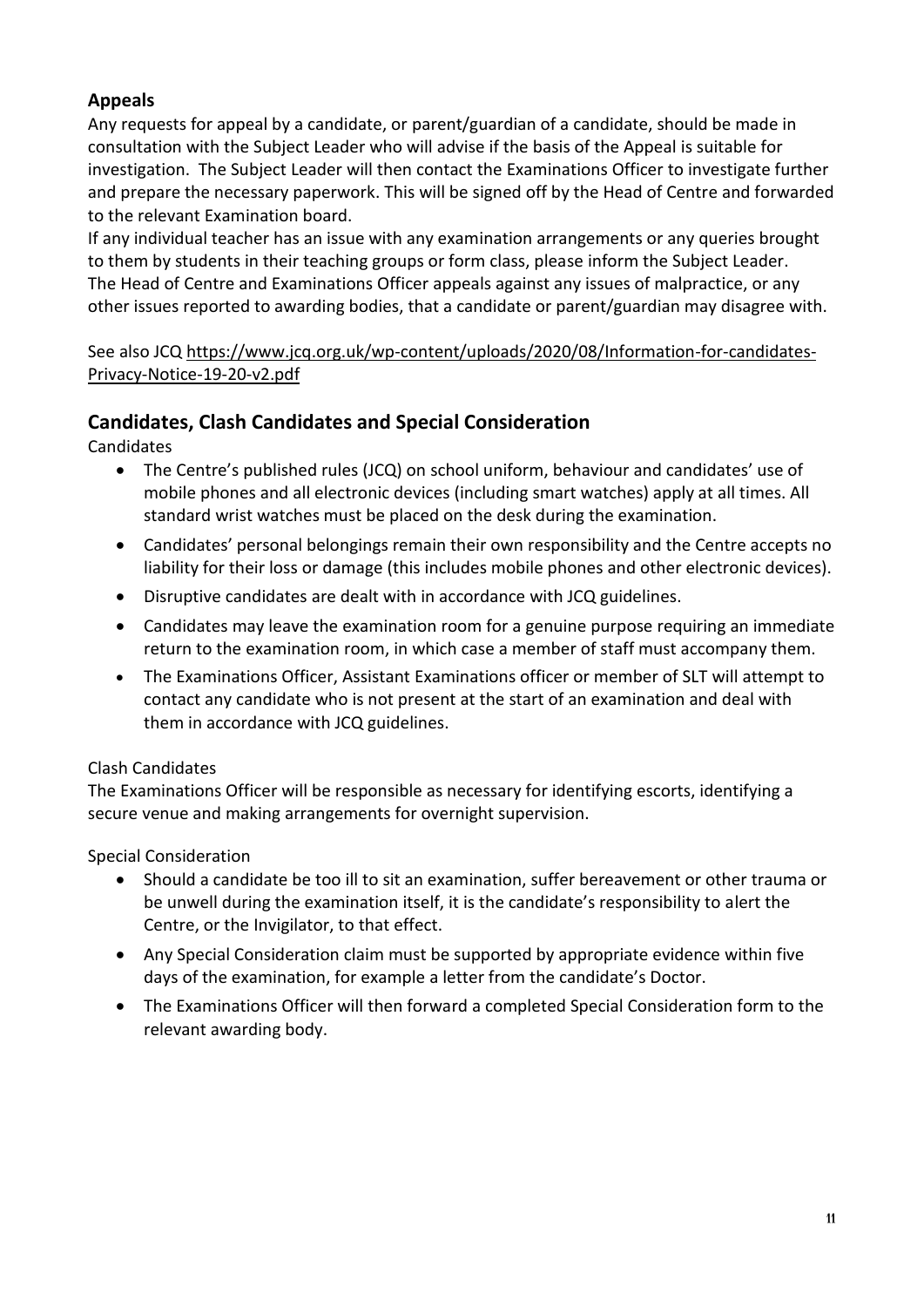# **Coursework, Controlled Assessments and Appeals against Internal Assessments**

Coursework

- Candidates who have to prepare portfolios should do so by the end of the course or centre-defined date.
- Subject Leaders will ensure all coursework is ready for despatch at the correct time.

Controlled Assessment

- It is the responsibility of each Subject Leader to obtain the controlled assessment task details from the examination boards.
- The Subject Leader should choose the most appropriate time for the controlled assessment to take place.
- The controlled assessment may take place during timetabled class time.
- Departments must plan when and how the assessment will take place, taking into account the accommodation and resources required. All staff should be notified when high level controlled assessment is taking place.
- If specified by the Examination Board, relevant display materials must be removed or covered up.
- All staff must be aware of the relevant level of control permitted (high, medium or low) as this will determine the level of permitted supervision e.g. high control means that students are under examination conditions.
- Separate user accounts for examination use must be used for high control level work. The procedures set out by the Examination Board must be followed – these may stipulate that pupils should have no access to internet or e-mail. Pupils must only be able to access work during the controlled sessions. If work is saved on memory sticks these must be collected in after each session and stored securely.
- All assessment materials must be stored securely at the end of each session. The final assessment work should be kept in Departments until requested by the Examining Body.
- If a pupil is perceived to have taken the controlled assessment under adverse circumstances, Subject Leaders are asked to refer the matter to the Vice- Principal with responsibility for Special Consideration, who will inform the Examination Board at the appropriate time.
- If a student is absent, the teacher must allow that student the opportunity to make up the time if necessary. This may be organised centrally by Departments and may take place outside normal timetabled class time e.g. lunchtime or after school. It may be necessary for Heads of Year/ Subject Leaders to contact parents/guardians to confirm the expected date of the pupil's return to school so that appropriate assessment arrangements can be put in place.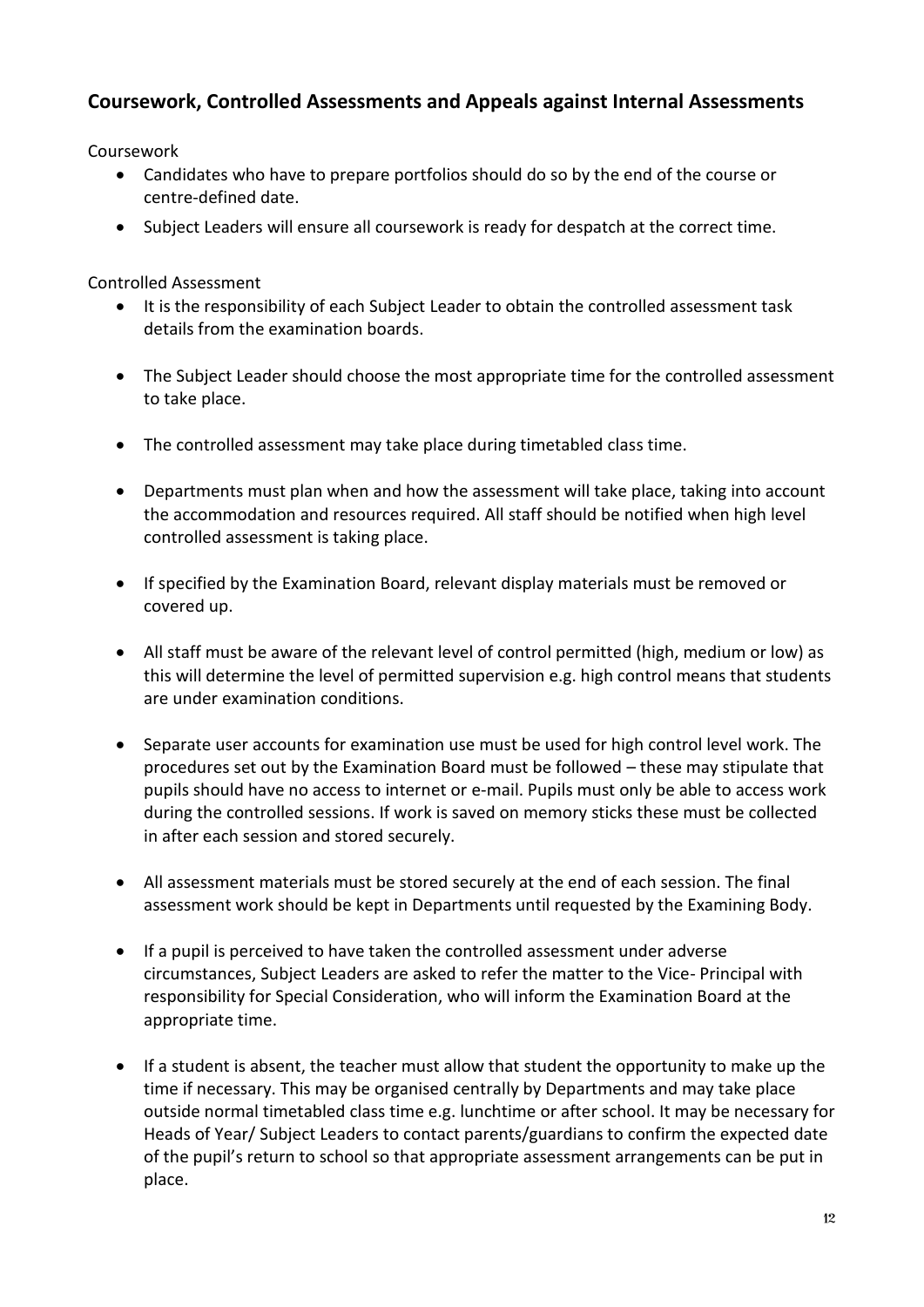- If a candidate has prolonged absence, due to an unforeseen illness or other serious misfortune during the period when controlled assessment work was produced, Subject Leader are asked to refer the matter to the Vice- Principal with responsibility for Special Consideration, who will inform the Examination Board. Pupils should nonetheless be expected to complete the assessment at a later date if possible.
- Entries for controlled assessment must be made at the appropriate time.
- Attendance records from assessment sessions should be kept by the class teacher.
- Work should be submitted in the format appropriate to the controlled assessment. Printouts, charts and videos may be included where appropriate.
- Where the specification permits students to work with others, e.g. during collection of data, any descriptions of the joint work must be in each candidate's own words.
- Where work is assessed by the teacher and externally moderated by the examination board, standardisation of marking must take place in the school if more than one teacher is involved in the assessment process.
- If suspected malpractice occurs, the Examination Officer must be informed.
- If a student's work is mislaid within the school, the procedures set out by the Examination Board should be followed.
- Authentication forms must be signed by the teachers and candidates.
- Access arrangements do apply to controlled assessment.
- The assessment marks must be submitted to the examination board by the appropriate date.
- Candidates' work must be securely stored until all results have been verified.

#### Appeals against Internal Assessments

The Centre is obliged to publish a separate procedure on this subject, which is available from the Examinations Officer.

The main points are:

- 1. Appeals will only be entertained if they apply to the *process* leading to an assessment.
- 2. There is no appeal against the mark or grade awarded.
- 3. Candidates may appeal if they feel their coursework has been assessed unfairly, inconsistently or not in accordance with the specification for the qualification.
- 4. Appeals should be made in writing by 5.00pm 13th May 2022 to the Head of Centre who will decide whether the process used conformed to the necessary requirements.
- 5. The Head of Centre's findings will be notified in writing, copied to the Examinations Officer and recorded for awarding body inspection.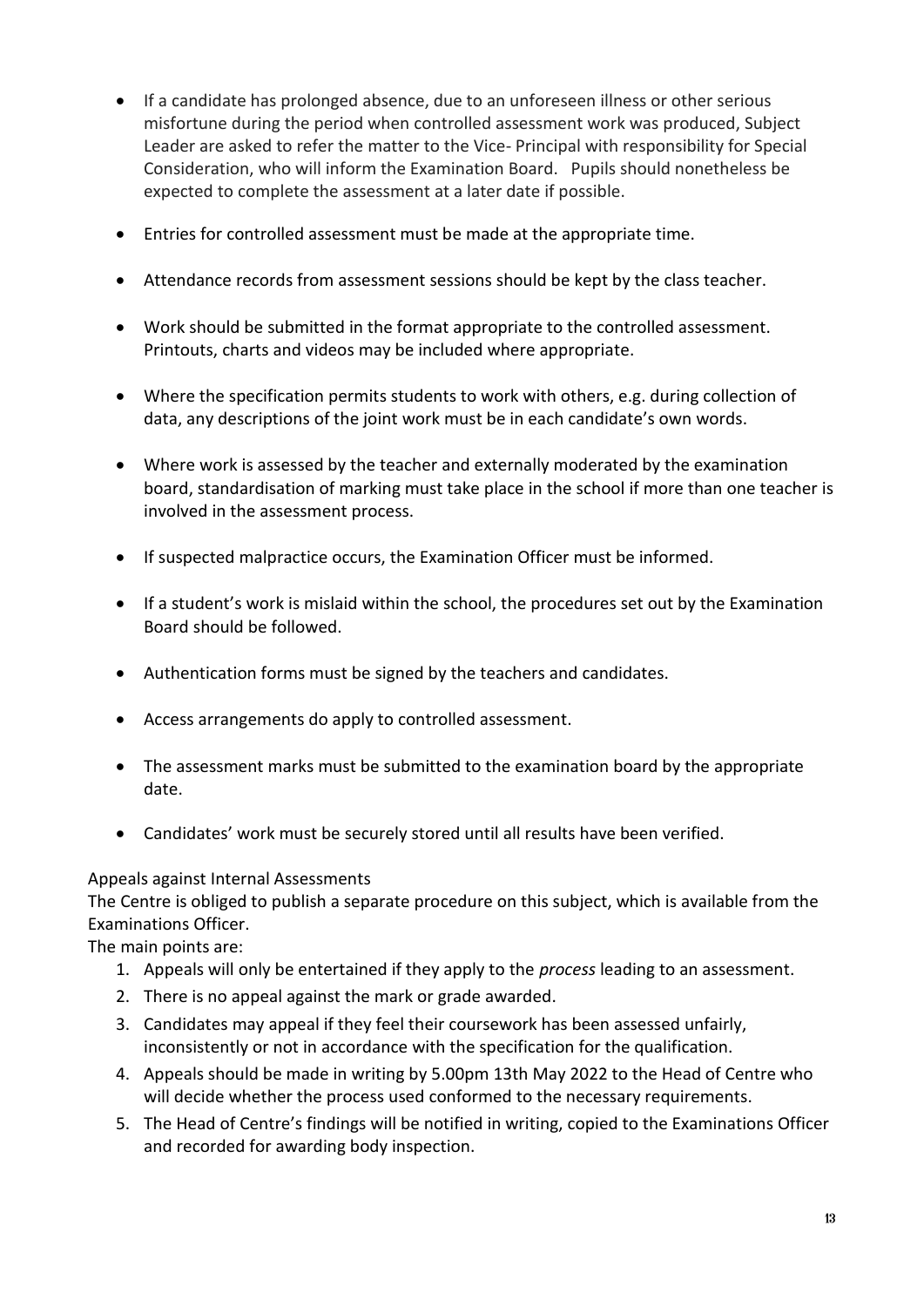- 1. For each qualification a Lead Internal Verifier (LIV) must be identified and registered with Pearson.
- 2. The LIV should have, or be seeking to obtain, within a defined timescale OSCA (Online Support for Centre Assessors) accreditation.
- 3. It is the responsibility of the LIV to ensure all Assignment Briefs meet the grading criteria. The Assignment Briefs will be checked by other staff delivering the course for their suitability.
- 4. The tasks will be completed during a combination of the timetabled classes, study periods and home work sessions.
- 5. In case of the event of a period of absence for the Lead Internal Verifier one of the other staff delivering the course must have a working knowledge of the system and processes that must be followed. If that absence is in-definite then the 'Protocol for new LIV' document must be implemented.
- 6. Students work will be collected upon the completion of the first draft of each task and appropriate feedback is given through the Assessors Comment Sheet. This feedback must be given within 4 weeks of the initial submission of the work.
- 7. After initial feedback, students will be given the opportunity of one resubmission agreed by the LIV. This must be resubmitted within 10 working days of that initial feedback.
- 8. When work is marked by those delivering the course standardisation of the marks will be carried out by the LIV. In the case of the LIV another teacher will check their marking.
- 9. A spreadsheet will be kept and regularly updated of the students' progression and achievement in each task in relation to the success criteria.
- 10. All assessment materials must be stored securely upon completion until the results have been verified or the work is requested by the Examining Body.
- 11. This work is then held for 12 weeks after the students have received certification for the course. When this period has elapsed the work can be returned to the students, whilst the accompanying material with the assessments is kept on file for 3 years.
- 12. An Assessment Plan for all the units currently being delivered must be kept on file to date this is exclusively the BTEC Sport.
- 13. Entries for the BTEC qualifications must be made at the appropriate time (in line with the BTEC Timeline document). The LIV will provide a list of students involved to the Quality Nominee (QN), who is responsible for entering the candidates. The QN will get the LIV to check this list is correct, before sending it electronically to Pearson.
- 14. If suspected malpractice occurs the QN should be informed. If the candidate is suspected to have plagiarised material, feedback to that affect will be given in the Assessors Comment Sheet. If such materials appear in the final draft no credit will be given for that work.
- 15. Authentication forms must be signed by the teachers and candidates.
- 16. The assessment marks must be submitted to the examination board by the appropriate date, in order to allow certification. The QN and LIV will submit these marks on or before June 1<sup>st</sup> to allow the learners the 14 days to appeal the outcome of their work if necessary. This will allow enough time to apply for the certificates so they will arrive to be stored securely and given to the candidates on A-Level results day.
- 17. If Students do not complete the entirety of the course, the various levels of fall back certificates will be offered to students for those sections that have been completed. This certification will take place routinely at the same time as certificates are being sought for those who have completed the full course.

#### **BTEC**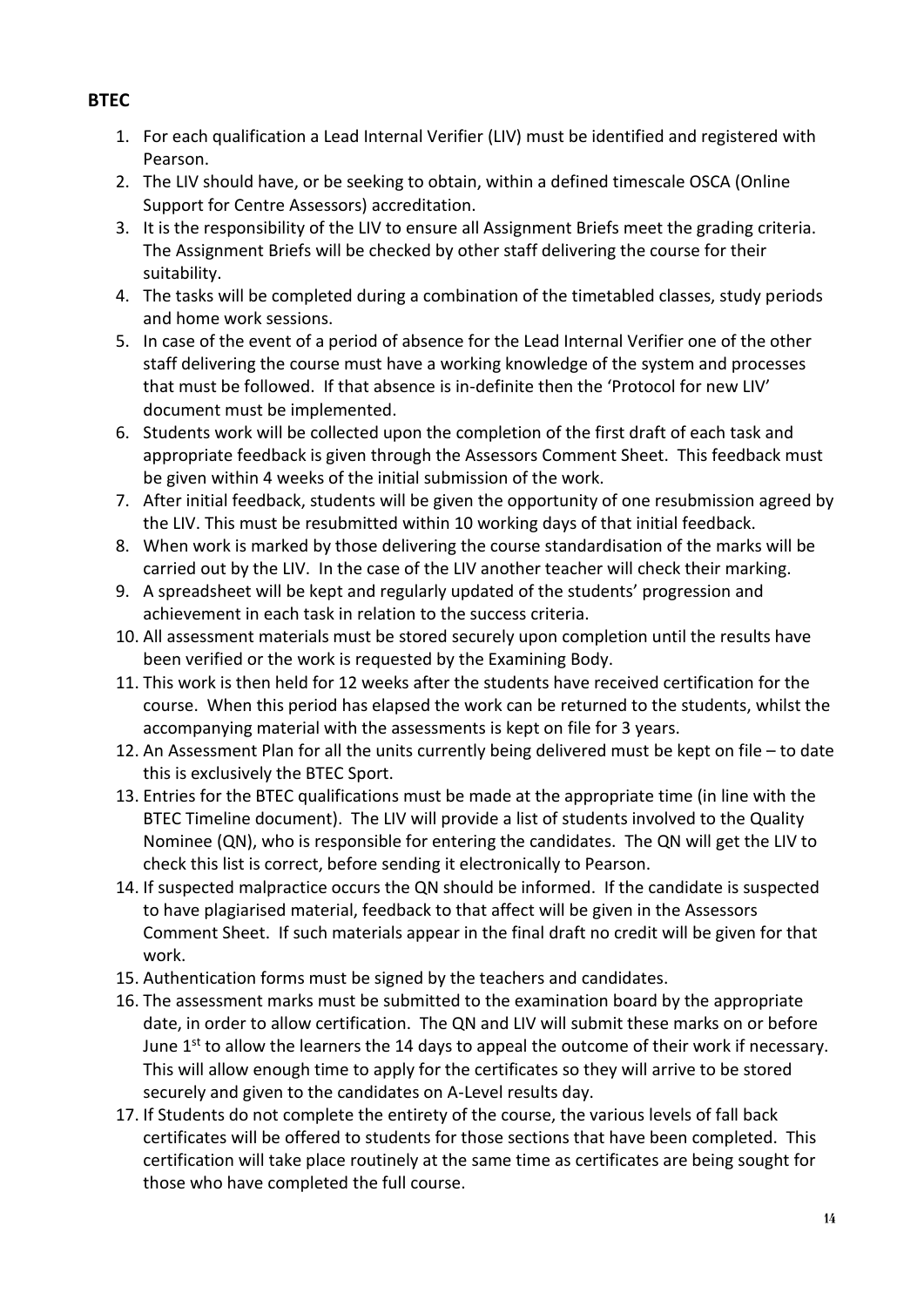18. If a student is unhappy with the mark they have received in their work, they can appeal the outcome. This must be done following the Appeals Policy. This policy must be shown to students as they start their BTEC course in September of their L6th year.

Succession of a Lead Internal Verifier

- 1. Within each program of study there must be a second member of staff who is delivering the course alongside the LIV.
- 2. This person should work closely with the LIV and must understand the processes that the LIV goes through in relation to their role and function. This would include:
	- a. Working with the QN to register candidates.
	- b. The process by which OSCA accreditation is achieved.
	- c. The method by which Assignment Briefs are selected, to ensure suitability.
	- d. Internal Verification of learner work.

## **BTEC Registration and Certification Policy and Procedures**

- 1. Each student will be registered within the awarding body requirements. The Quality Nominee will send a memo to the Subject Leader requesting BTEC Course details, Programme Number and QAN code.
- 2. The Quality Nominee will produce a class list in .csv format to be submitted to Edexcel online. Prior to this being uploaded the QN will meet with the LIV of the subject to check the class lists the Programme Number and QAN code and as necessary make any amendments.
- 3. QN will register students on **Edexcelonline** by the **31st October**. Confirmation will be printed and distributed to Subject Leaders.
- 4. Make each student aware of their registration status. (**LIV, QN**)
- 5. Inform the awarding body of withdrawals, transfers or changes to student's details by the closing date of 31st January. (QN/LIV**)**
- 6. Inform the awarding body where the school is able to apply for reasonable adjustments or special consideration for individual students. (**QN/LIV)**
- 7. Authentication forms must be signed by the teachers and candidates.
- 8. The assessment marks must be submitted to the examination board by the appropriate date, in order to allow certification. The QN and LIV will submit these marks on or before June  $1<sup>st</sup>$  to allow the learners the 14 days to appeal the outcome of their work if necessary. This will allow enough time to apply for the certificates so they will arrive to be stored securely and given to the candidates on A-Level results day.
- 9. If Students do not complete the entirety of the course, the various levels of fall back certificates will be offered to students for those sections that have been completed. This certification will take place routinely at the same time as certificates are being sought for those who have completed the full course.